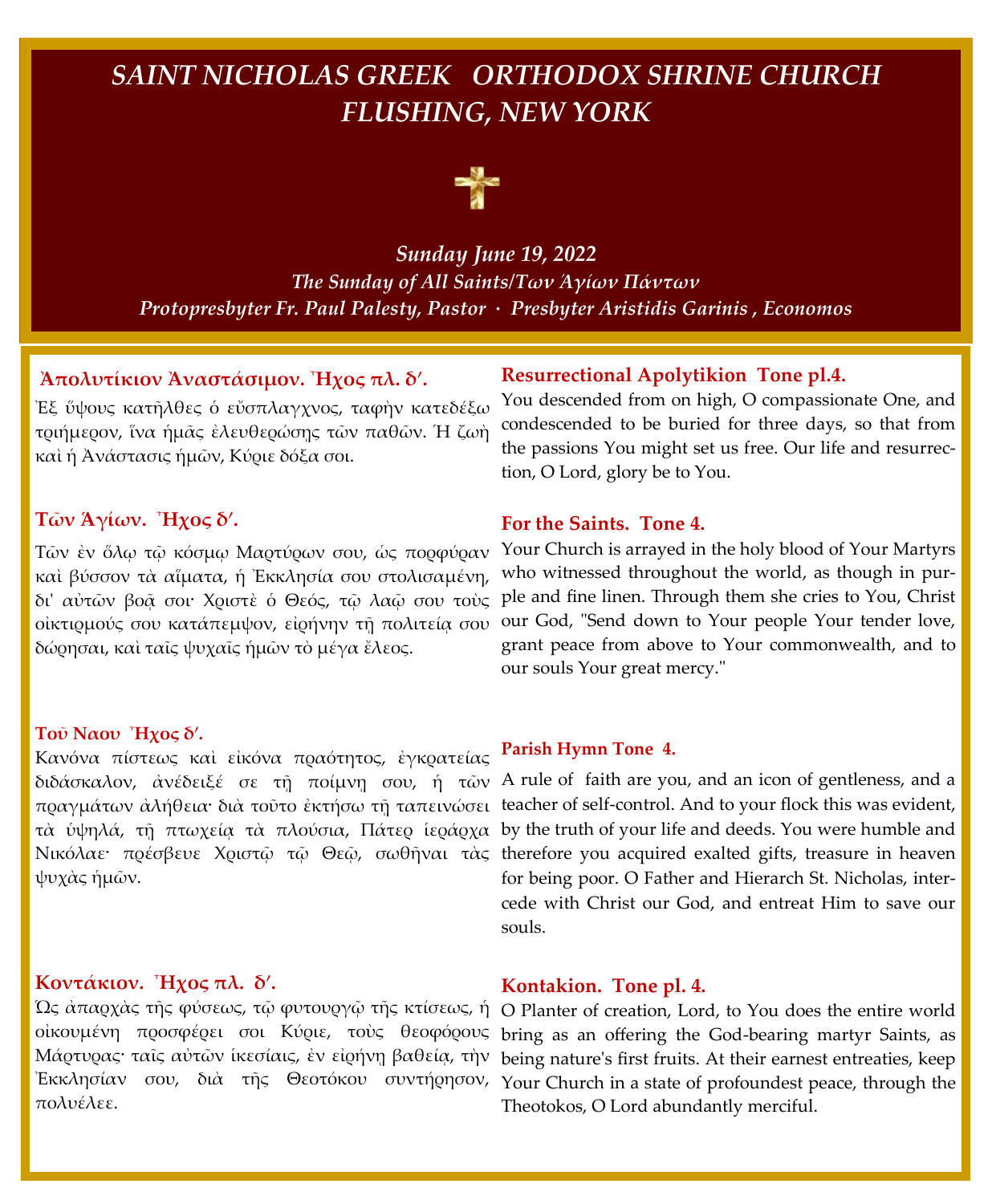**Ὁ Ἀπόστολος Εβρ 11:33-40; 12:1-2** Ἀδελφοί, οἱ Ἅγιοι πάντες διὰ πίστεως κατηγωνίσαντο βασιλείας, εἰργάσαντο δικαιοσύνην, ἐπέτυχον ἐπαγγελιῶν, ἔφραξαν στόματα λεόντων, ἔσβεσαν δύναμιν πυρός, ἔφυγον στόματα μαχαίρας, ἐνεδυναμώθησαν ἀπὸ ἀσθενείας, ἐγενήθησαν ἰσχυροὶ ἐν πολέμῳ, παρεμβολὰς ἔκλιναν ἀλλοτρίων· ἔλαβον γυναῖκες ἐξ ἀναστάσεως τοὺς νεκροὺς αὐτῶν· ἄλλοι δὲ ἐτυμπανίσθησαν, οὐ προσδεξάμενοι τὴν ἀπολύτρωσιν, ἵνα Κρείττονος ἀναστάσεως τύχωσιν· ἕτεροι δὲ ἐμπαιγμῶν καὶ μαστίγων πεῖραν ἔλαβον, ἔτι δὲ δεσμῶν καὶ φυλακῆς· ἐλιθάσθησαν, ἐπρίσθησαν, ἐπειράσθησαν, ἐν φόνῳ μαχαίρας ἀπέθανον, περιῆλθον ἐν μηλωταῖς, ἐν αἰγείοις δέρμασιν, ὑστερούμενοι, θλιβόμενοι, κακουχούμενοι, ὧν οὐκ ἦν ἄξιος ὁ κόσμος, ἐν ἐρημίαις πλανώμενοι καὶ ὄρεσι καὶ σπηλαίοις καὶ ταῖς ὀπαῖς τῆς γῆς. Καὶ οὗτοι πάντες μαρτυρηθέντες διὰ τῆς πίστεως οὐκ ἐκομίσαντο τὴν ἐπαγγελίαν, τοῦ Θεοῦ περὶ ἡμῶν κρεῖττόν τι προβλεψαμένου, ἵνα μὴ χωρὶς ἡμῶν τελειωθῶσι. Τοιγαροῦν καὶ ἡμεῖς, τοσοῦτον ἔχοντες περικείμενον ἡμῖν νέφος μαρτύρων, ὄγκον ἀποθέμενοι πάντα καὶ τὴν εὐπερίστατον ἁμαρτίαν, δι' ὑπομονῆς τρέχωμεν τὸν προκείμενον ἡμῖν ἀγῶνα, ἀφορῶντες εἰς τὸν τῆς πίστεως ἀρχηγὸν καὶ τελειωτὴν Ἰησοῦν.

**Εpistle Lesson: Heb. 11:33-40; 12:1-2** Brethren, all the saints through faith conquered kingdoms, enforced justice, received promises, stopped the mouths of lions, quenched raging fire, escaped the edge of the sword, won strength out of weakness, became mighty in war, put foreign armies to flight. Women received their dead by resurrection. Some were tortured, refusing to accept release, that they might rise again to a better life. Others suffered mocking and scourging, and even chains and imprisonment. They were stoned, they were sawn in two, they were tempted, they were killed with the sword; they went about in skins of sheep and goats, destitute, afflicted, ill-treated - of whom the world was not worthy - wandering over deserts and mountains and in dens and caves of the earth. And all these, though well attested by their faith, did not receive what was promised, since God had foreseen something better for us, that apart from us they should not be made perfect. Therefore, since we are surrounded by so great a cloud of witnesses, let us also lay aside every weight, and sin which clings so closely, and let us run with perseverance the race that is set before us, looking to Jesus the pioneer and perfection of our faith.

**Εὐαγγέλίον. Ματ ιʹ 32-33, 37-38, ιθʹ 27-30** Εἶπεν ὁ Κύριος τοῖς ἑαυτοῦ Μαθηταῖς· Πᾶς ὅστις ὁμολογήσει ἐν ἐμοὶ ἔμπροσθεν τῶν ἀνθρώπων, ὁμολογήσω κἀγὼ ἐν αὐτῷ ἔμπροσθεν τοῦ πατρός μου τοῦ ἐν οὐρανοῖς· ὅστις δ' ἂν ἀρνήσηταί με ἔμπροσθεν τῶν ἀνθρώπων, ἀρνήσομαι αὐτὸν κἀγὼ ἔμπροσθεν τοῦ πατρός μου τοῦ ἐν οὐρανοῖς. Ὁ φιλῶν πατέρα ἢ μητέρα ὑπὲρ ἐμὲ οὐκ ἔστι μου ἄξιος· καὶ ὁ φιλῶν υἱὸν ἢ θυγατέρα ὑπὲρ ἐμὲ οὐκ ἔστι μου ἄξιος· καὶ ὃς οὐ λαμβάνει τὸν σταυρὸν αὐτοῦ καὶ ἀκολουθεῖ ὀπίσω μου, οὐκ ἔστι μου ἄξιος. Ἀποκριθεὶς δὲ ὁ Πέτρος εἶπεν αὐτῷ· Ἰδοὺ ἡμεῖς ἀφήκαμεν πάντα καὶ ἠκολουθήσαμέν σοι· τί ἄρα ἔσται ἡμῖν; ὁ δὲ Ἰησοῦς εἶπεν αὐτοῖς· Ἀμὴν λέγω ὑμῖν ὅτι ὑμεῖς οἱ ἀκολουθήσαντές μοι, ἐν τῇ παλιγγενεσίᾳ, ὅταν καθίσῃ ὁ υἱὸς τοῦ ἀνθρώπου ἐπὶ θρόνου δόξης αὐτοῦ, καθίσεσθε καὶ ὑμεῖς ἐπὶ δώδεκα θρόνους κρίνοντες τὰς δώδεκα φυλὰς τοῦ Ἰσραήλ. καὶ πᾶς ὅς ἀφῆκεν οἰκίας ἢ ἀδελφοὺς ἢ ἀδελφὰς ἢ πατέρα ἢ μητέρα ἢ γυναίκα ἢ τέκνα ἢ ἀγροὺς ἕνεκεν τοῦ ὀνόματός μου, ἑκατονταπλασίονα λήψεται καὶ ζωὴν αἰώνιον κληρονομήσει. Πολλοὶ δὲ ἔσονται πρῶτοι ἔσχατοι καὶ ἔσχατοι πρῶτοι.

**Gospel Mt. 10:32-33; 37-38; 19:27-30** The Lord said to his disciples, "Every one who acknowledges me before men, I also will acknowledge before my Father who is in heaven; but whoever denies me before men, I also will deny him before my Father who is in heaven. He who loves father or mother more than me is not worthy of me; and he who loves son or daughter more than me is not worthy of me; and he who does not take his cross and follow me is not worthy of me." Then Peter said in reply, "Lo, we have left everything and followed you. What then shall we have?" Jesus said to them, "Truly, I say to you, in the new world, when the Son of man shall sit on his glorious throne, you who have followed me will also sit on twelve thrones, judging the twelve tribes of Israel. And every one who has left houses or brothers or sisters or father or mother or children or lands, for my name's sake, will receive a hundredfold, and inherit eternal life. But many that are first will be last, and the last first."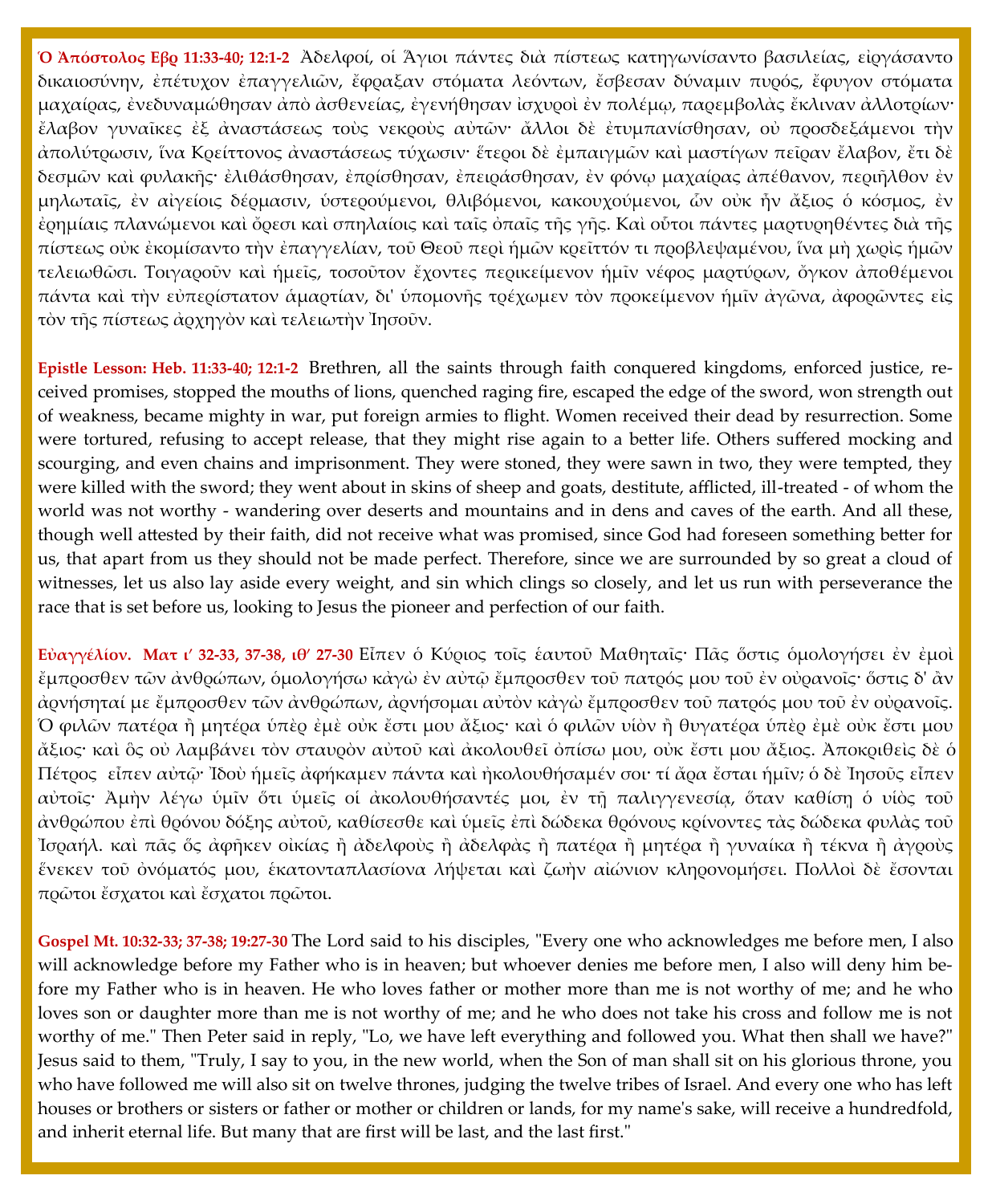### EORTOLOGION of the week

*Friday 06/24 Παρασκεύη 06/24 Nativity of St. John the Baptist Γενέθλιων του Ιωάννου Προδρόμου*

*Orthros 7:30am Divine Liturgy 8:30am Όρθρος 7:30 π.μ Θεία Λειτουργία 8:30 π.μ.* 

### **SACRAMENTS**

*Wedding Sunday June 19, 2022 Victoria Poulakis & Marco Congello 2:00 pm* 

### **MEMORIALS**

*Kyriakos Christodoulou Nikolaos Demakis George H. Georges Katholiki Georges Katie Gounaris William Gounaris Pavlos Kakos Spiridoula Karagounis Vasiliki Karagounis Demetrios Karagounis Sophia Loizou Maria Miltiadou Katerina Nicolopoulos Elefthrios Nicolopoulos Sofia Panousis Vasiliki Papanastasopoulos Gregory T. Pexos Gregory Pexos Ioannis Sofocli Katerina Tsiboukis Eleni Tsicalos George Tsicalos Panagiotis Vouyoukliotis Zaharenia Vouyoukliotis*

### **ΜΝΗΜΟΣΥΝΑ**

*Κυριάκου Χριστοδούλου Νικολάου Δημάκη Γεωργίου Χ. Γεωργίου Καθολικής Γεωργίου Αικατερίνης Γουνάρη Βασιλείου Γουνάρη Παύλου Κάκου Σπυριδούλας Καραγκούνη Βασιλικής Καραγκούνη Δημητρίου Καραγκούνη Σοφίας Λουίζου Μαρίας Μιλτιάδου Αικατερίνης Νικολοπούλου Ελευθερίου Νικολοπούλου Σοφίας Πανούση Βασιλικής Παπαναστασοπούλου Γρηγορίου Πέξου Γρηγορίου Τ. Πέξου Ιωάννου Σοφοκλέους Αικατερίνης Τσιμπούκη Ελένης Τσάκαλου Γεωργίου Τσάκαλου Παναγιώτου Βουγιοκλιώτη Ζαχαρένιας Βουγιοκλιώτη*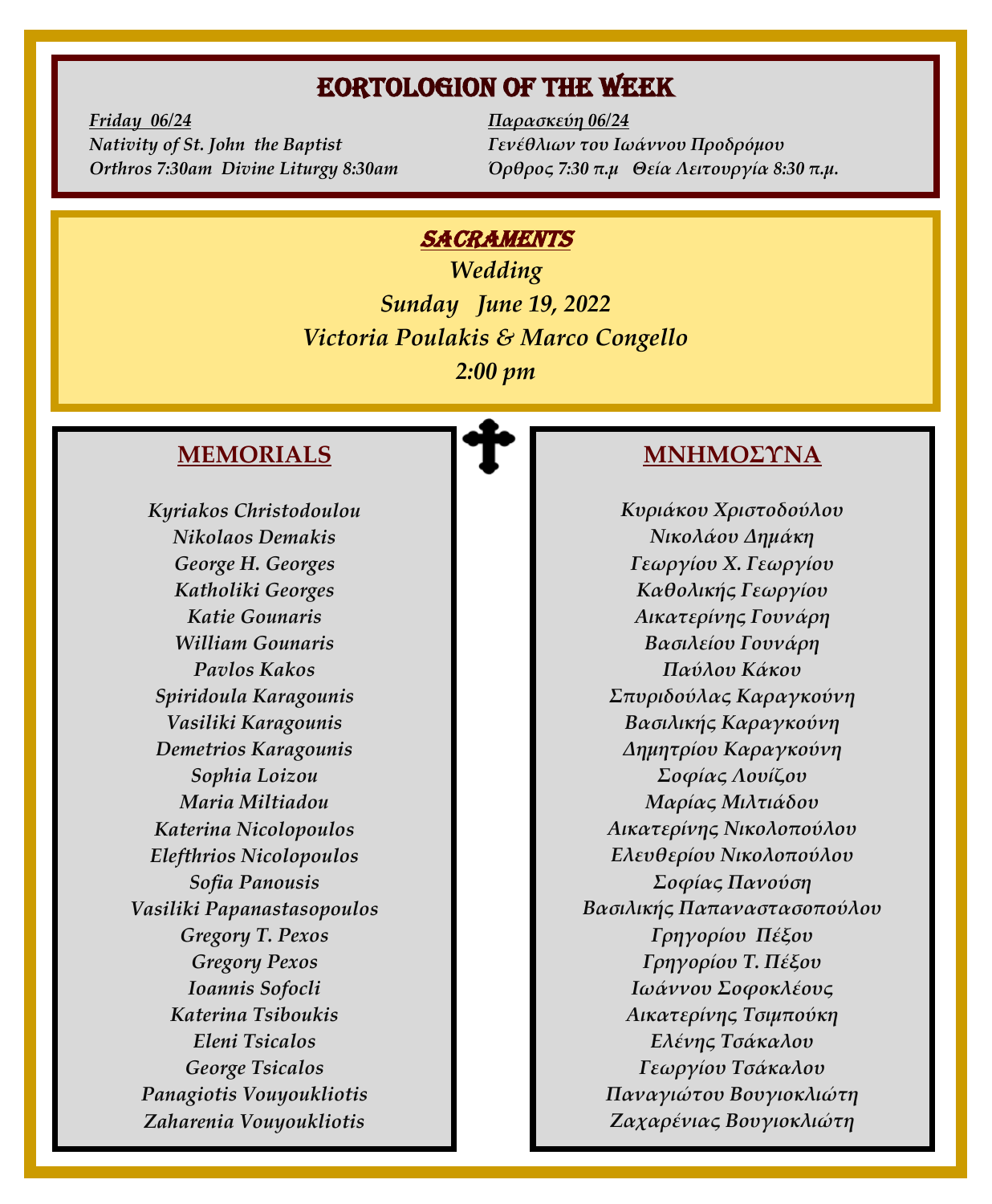### SAINT NICHOLAS SUMMER DAY CAMP



August 1st-12th 2022 Joy & Jr. Goya

## $2nd-7th$ grade

10:00 AM-2:00PM Monday-Friday

2 week program \$150/week per participant

Register<br>Rerel

In this day camp, we will be explaining the teachings of the church in a fun and engaging way, while also enjoying fellowship, games, and crafts.



**REGISTRATION OPEN JUNE 15-JULY 15** \*Late registration fee: \$50 per family\*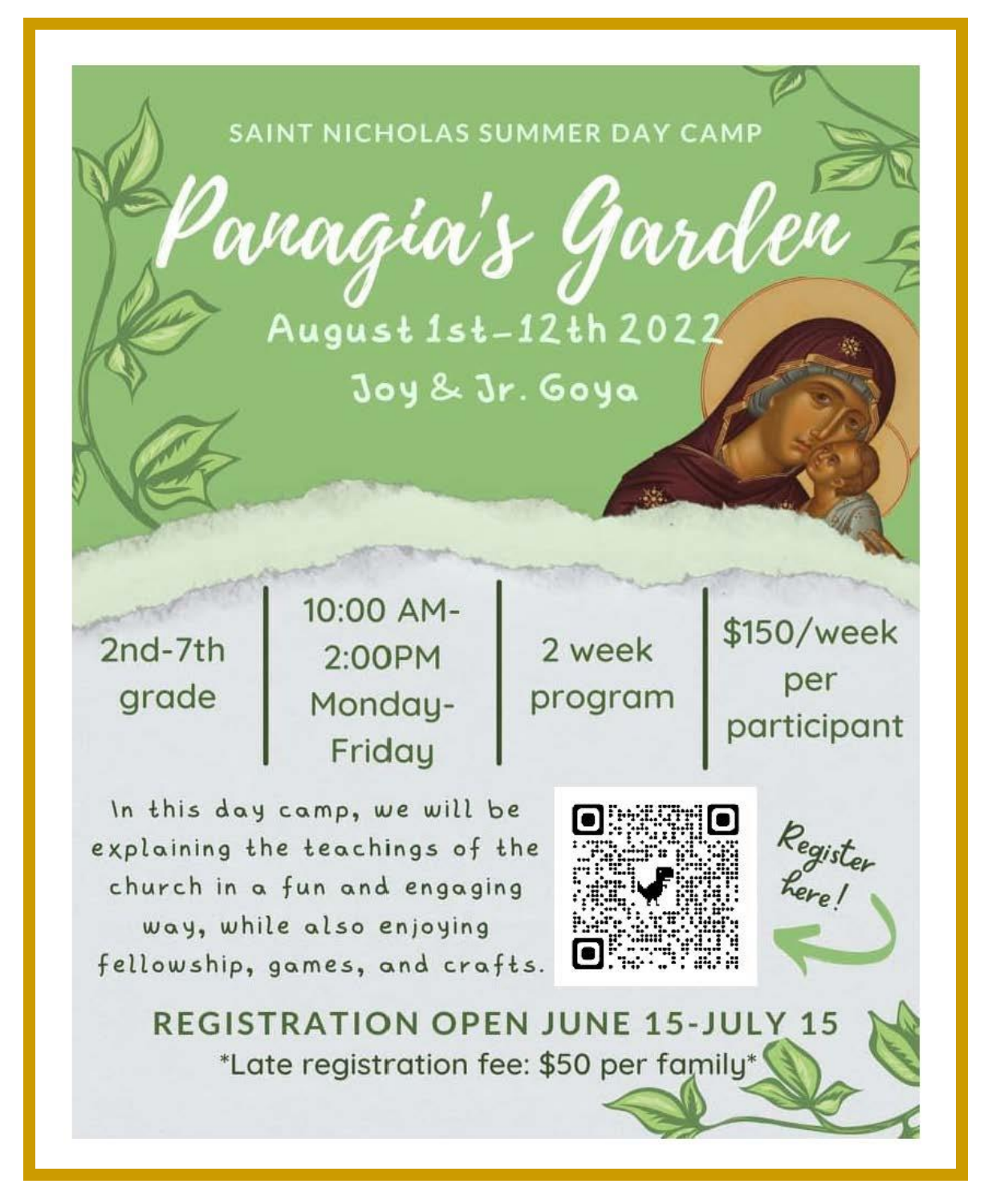# **ST. NICHOLAS GREEK ORTHODOX SHRINE CHURCH OF FLUSHING INVITES YOU TO THE 16th ANNUAL GOLF OUTING**

## THE NORTH SHORE TOWERS COUNTRY CLUB Tuesday, October 11, 2022 @11:00a.m.



### **COME AND JOIN US FOR A DAY OF FUN**

\$270 per person

Golf package includes green fees, cart, breakfast, lunch, and beverages at the turn, and buffet dinner.

ALSO THERE WILL BE A RAFFLE DRAWING & MUCH, MUCH MORE !!!

#### PROPER GOLF ATTIRE REOUIRED

**SPACE IS LIMITED!!!** 

Directions: Northern State (Grand Central) Parkway to Exit 25 (Lakeville-Marcus Ave.). South to Marcus Ave. Right west to North Shore Towers. (Entrance on your left.) or Long Island Expressway to Exit 35 (Lakeville Rd.) South over Northern State Parkway to Marcus Ave. Then as above.

CONTACT OUR COMMITTEE MEMBERS:

BILL KAKOULLIS - 917-880-5471

**bfkakls@aol.com** 

HARRIS STATHOPULOS - 917-273-6494NICHOLAS KARACOSTAS- 917-846-6507 JIMMY PAPGEORGIOU-917-750-2781

All proceeds from this golf outing will help benefit the St. Nicholas Church.

Your participation will be greatly appreciated. Note: Please consult your tax advisor regarding tax deductibility of your sponsorship.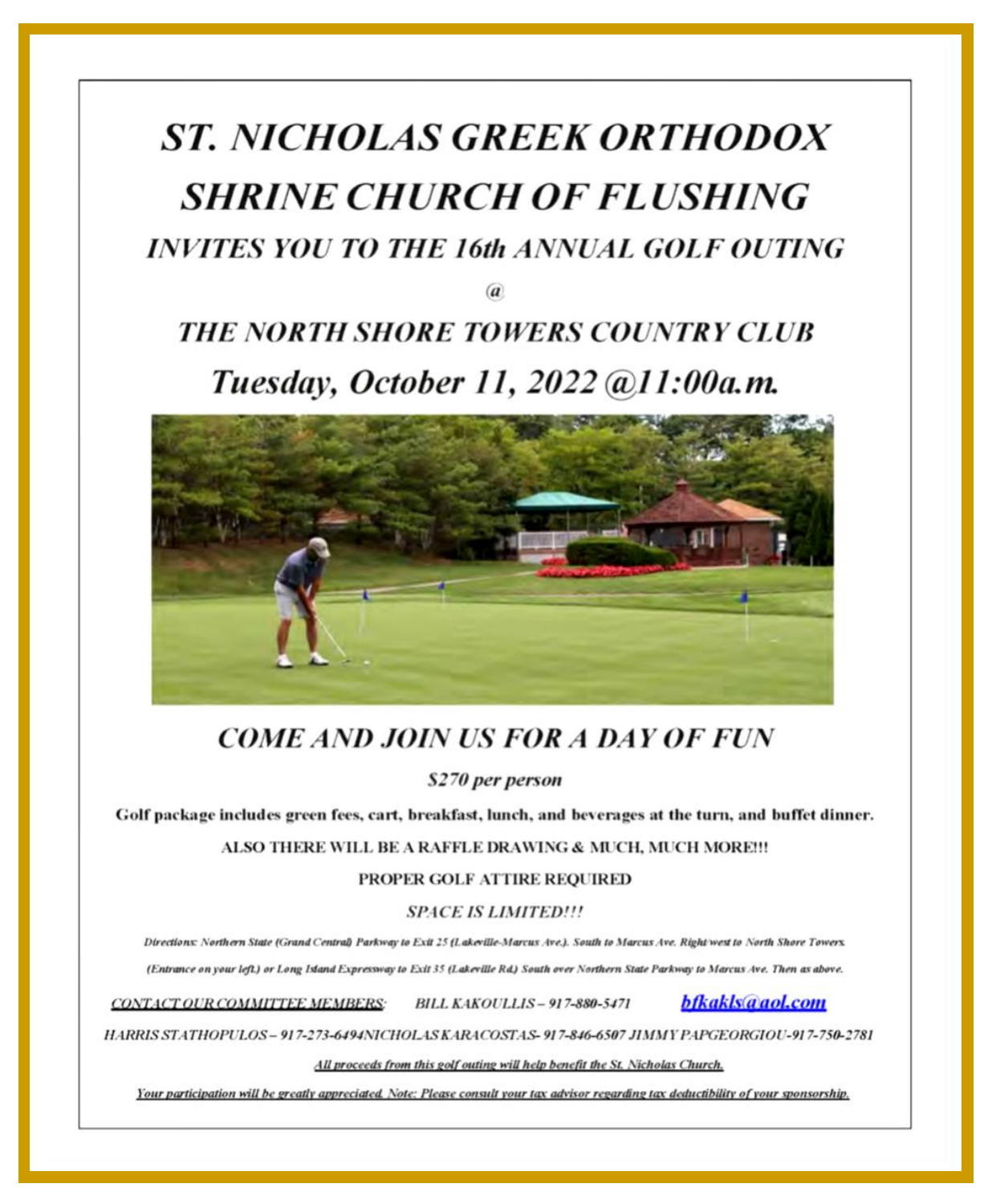

### **GREEK ORTHODOX ARCHDIOCESE OF AMERICA** ARCHEPISCOPAL ENCYCLICAL

Prot. No. 134/2022

#### Archepiscopal Encyclical for Father's Day

Sunday of All Saints June 19, 2022

Unto the Most Reverend and Right Reverend Hierarchs, Pious Priests and Deacons, the Monks and Nuns, Presidents and Members of Parish Councils, Honorable Archons of the Ecumenical Patriarchate, Members of Leadership 100, the Day and Afternoon Schools, Philoptochos Societies, the Youth, Greek Orthodox Organizations, and the entirety of the Christ-named Plenitude of the Holy Archdiocese of America:

My Beloved Sisters and Brothers in Christ,

This Father's Day, I ask for our entire Archdiocese to remember the "fathers" of our communities across the nation - that is, our very own clergy, who serve everyone so selflessly. This is our second year of recognizing the parish clergy of the Church on this special occasion. And the fact that it coincides with the feast of All Saints gives it even greater force, as we ourselves are all "called to be saints" as well (Romans 1:7).

We observe this day for our priestly "fathers in Christ" by asking for special collections to be made for the Clergy Pension Fund. Your generosity will help secure this fund for future generations of clergy, who sacrifice so much for the life of our communities. Such donations can be made either individually  $-$  with voluntary, charitable giving - or through parishes, which support this effort by their participation in the Clergy Benefits Program. Either way, every gift has a tremendous impact on the health of the fund, by bringing it to its full potential.

And so, I express to each and every member of our Sacred Archdiocese my profound gratitude for the support  $-$  both material and spiritual  $-$  that they offer to our priests. Your dedication to the life of our parishes through your sustaining love for the clergy is vital to our progress as a Church. Therefore, as we fulfill the injunction to 'honor our fathers,' let us make of this Father's Day a very special opportunity for true philanthropy and support the

Clergy Pension Fund.

With paternal blessings and love in Christ,

to Aprentis 25 produces

+ELPIDOPHOROS Archbishop of America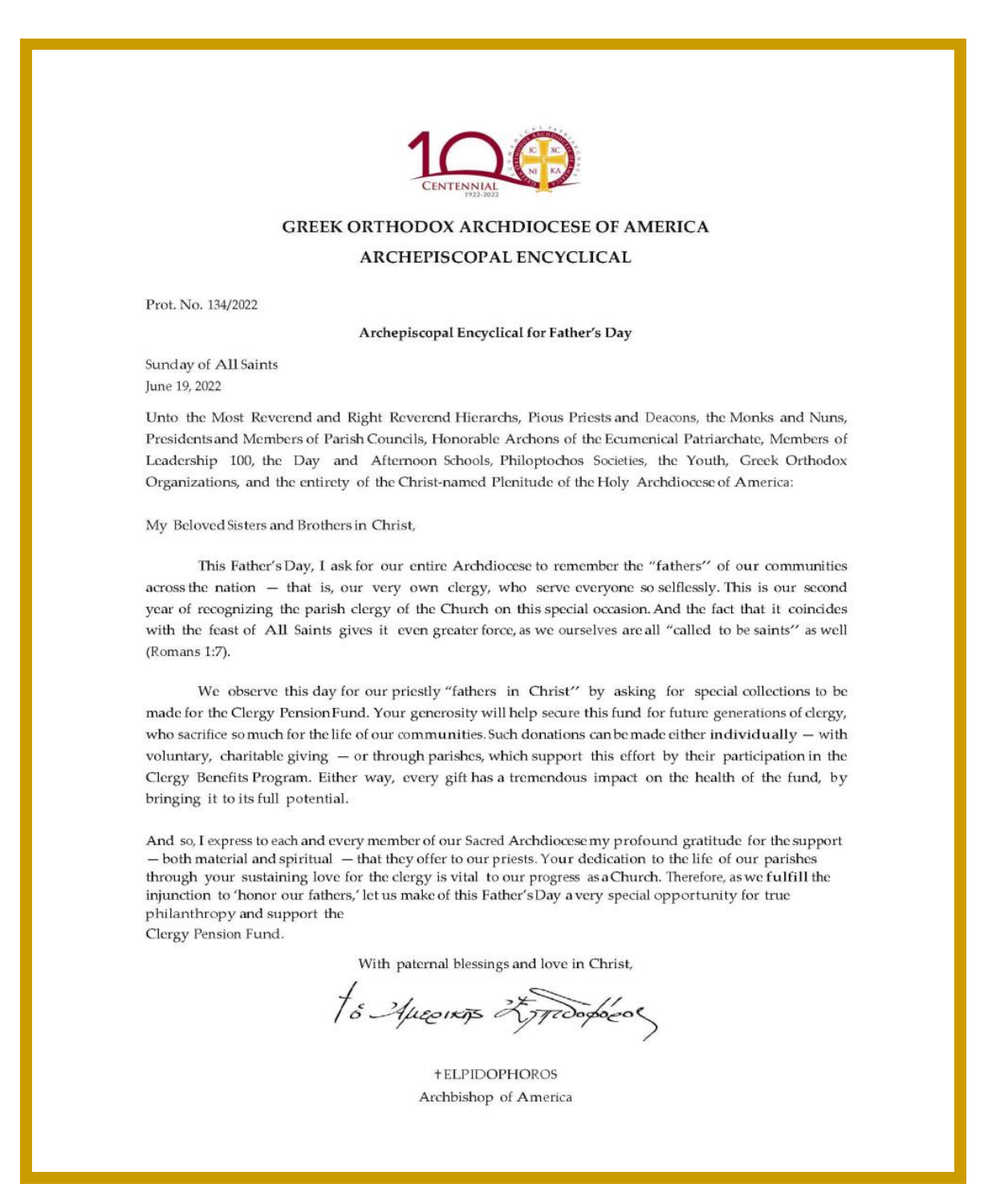

### ΙΕΡΑ ΑΡΧΙΕΠΙΣΚΟΠΗ ΑΜΕΡΙΚΗΣ ΑΡΧΙΕΠΙΣΚΟΠΙΚΗ ΕΓΚΥΚΛΙΟΣ

Άριθμ. Πρωτ. 134/2022

Αρχιεπισκοπική έγκύκλιος για την ήμέρα του πατέρα.

Ή Κυριακή των Άγίων Πάντων 19 Ιουνίου 2022

Πρός τους Σεβασμιωτάτους και Θεοφιλεστάτους Άρχιερεϊς, τους Εὐλαβεστάτους Τερεϊς και Διακόνους, τους Μοναχούς καί τις Μοναχές, τούς Προέδρους και τα Μέλη των Κοινοτικών Συμβουλίων, τούς Έντιμολογιωτάτους Άρχοντες του Οικουμενικού Πατριαρχείου, τα μέλη της Ήγεσίας των 100, τα Ήμερήσια καί Απογευματινά Σχολεΐα, τίς Φιλοπτώχους Άδελφότητες, τή Νεολαία, τίς Έλληνορθόδοξες Όργανώσεις και όλόκληρο το Χριστεπώνυμο πλήρωμα της Ίερας Άρχιεπισκοπής Άμερικής.

Προσφιλεϊς άδελφοί και άδελφές έν Χριστώ,

Κατά τη σημερινή ήμέρα, ή όποία είναι άφιερωμένη στον πατέρα, παρακαλῶ ὅλες τις κοινότητες της Άρχιεπισκοπῆς μας, νὰ τιμήσουμε τοὺς «πατέρες» τῶν ἐνοριῶν μας, σὲ ὅλη τὴν Ἀμερική, δηλαδὴ τοὺς κληρικούς μας, οἱ ὁποῖοι μᾶς διακονοῦν θυσιαστικά. Αὐτὴ εἶναι ἡ δεύτερη χρονιά, κατὰ τὴν ὁποία τιμοῦμε τοὺς κληρικούς τῆς ἐκκλησίας μας, εἰδικὰ τὴν ἡμέρα αὐτή. Τὸ γεγονὸς δέ, ὅτι ἡ ἐορτὴ συμπίπτει μὲ τὴν Κυριακὴ τῶν Ἀγίων Πάντων δίνει ίδιαίτερη βαρύτητα για να τιμήσουμε αύτους που ο απόστολος Παΰλος όνομάζει «κλητοϊς άγίοις» (Ρωμ.1,7).

Είναι δε εύκαιρία σήμερα να τιμήσουμε τούς «έν Χριστώ πατέρες μας» και με την πραγματοποίηση έράνων πρὸς ἐνίσχυση τοῦ Συνταξιοδοτικοῦ Ταμείου τῶν Κληρικῶν. Ἡ γεναιοδωρία σας θὰ βοηθήσει στὴ σταθεροποίηση του ταμείου γιά τη συνεχή

άσφαλιστική κάλυψη τῶν κληρικῶν μας, οἱ ὁποῖοι θυσιάζονται νυχθημερῶς γιὰ τὶς κοινότητές μας. Οἱ δωρεές σας μπορούν να πραγματοποιηθούν είτε ατομικά κατευθείαν στην Άρχιεπισκοπή, είτε μέσω των κοινοτήτων, οί όποιες ύποστηρίζουν την προσπάθεια

μετέχοντας στὸ Ταμεῖο Συνταξιοδότησης τῶν Κληρικῶν. Κάθε ποσό, μὲ ὅποιο τρόπο καὶ ἂν δοθεῖ, συμβάλλει στήν προσπάθεια έξυγείανσης του Ταμείου, έκπληρώνοντας τους σκοπούς του.

Έκφράζω τήν εύγνωμοσύνη μου σε κάθε έναν άπό εσάς προσωπικά και σε κάθε

μέλος τῆς Ἰερᾶς Αρχιεπισκοπῆς, γιὰ τὴν ὑποστήριξη, τόσο τὴν πνευματικὴ ὅσο καὶ τὴν ὑλική, ποὺ δίνετε στούς κληρικούς μας. Ή συμμετοχή στή ζωή τῆς ἐκκλησίας μας μὲ τὴ στήριξη καὶ τὴν ἀγάπη ποὺ δίνετε στούς κληρικούς μας εἶναι ζωτικής σημασίας γιὰ τὴν πρόοδο ὡς Ἐκκλησία. Ἐτσι, λοιπόν, ἂς τιμήσουμε τούς πνευματικούς μας πατέρες, δίνοντας στὸν ἑαυτό μας τὴν εὐκαιρία νὰ ἀσκήσουμε ἀληθινὴ φιλανθρωπία ένισχύοντας το Ταμείο Συνταξιοδότησης των Κληρικών.

Μέ πατρικές εύχές και άγάπη έν Χριστώ,

to Auserias 25 produces

†ό Άμερικής Έλπιδοφόρος